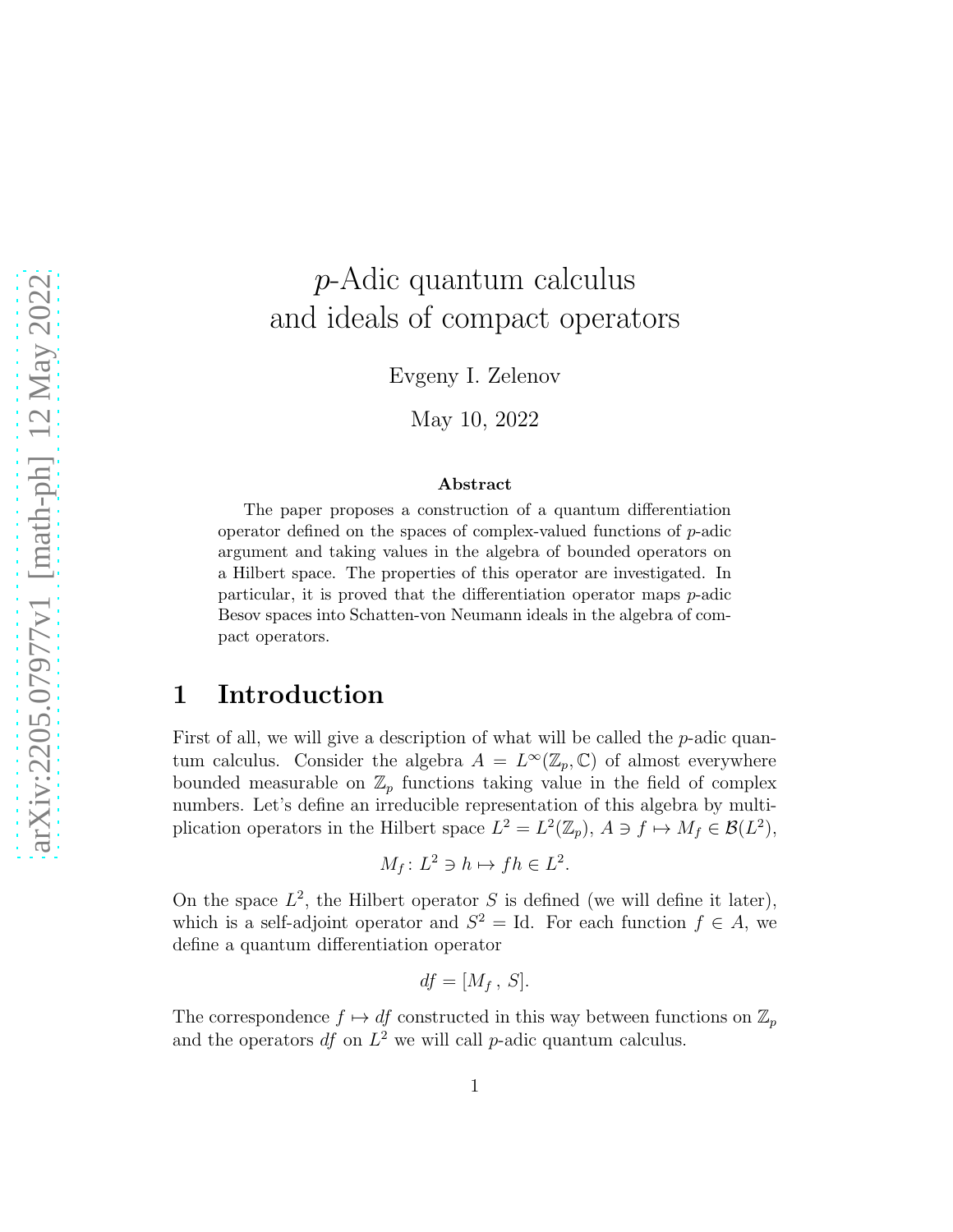The group  $\mathbb{Z}_p$  of p-adic integers is the inverse limit of finite cyclic groups  $\mathbb{Z}/p^n\mathbb{Z}, n \in \mathbb{Z}_+$ :

$$
\longleftarrow \mathbb{Z}/p^n\mathbb{Z} \longleftarrow \mathbb{Z}/p^{n+1}\mathbb{Z} \longleftarrow
$$

In this sense, the proposed construction is a combinatorial analogue of the quantum calculus suggested by A. Connes[\[1\]](#page-12-0).

The purpose of this article is to study this correspondence. In particular, the following statements will be proved.

- *df* is a finite rank operator if and only if the function  $f$  is locally constant;
- $df$  is a compact operator if and only if the function  $f$  belongs to the space  $VMO(\mathbb{Z}_n)$ ;
- *df* belongs to the Schatten-von Neumann ideal  $\mathfrak{S}^q$  if and only if f belongs to the *p*-adic Besov space  $B_{q,q}^{1/q}$ .

Note that the last two statements are completely analogous to the corresponding statements for algebras of complex-valued functions on the circle  $\mathbb{T} \subset \mathbb{C}$ .

The Connes quantum calculus (another name is the Connes quantization) has many interesting applications (see, for example, [\[2,](#page-12-1) [3\]](#page-12-2)).

There is an important feature in the *p*-adic case considered in this paper. Namely, in all cases interesting for the application, there is no nontrivial "classical" differentiation (by differentiation on the algebra A we mean a linear map  $A \to A$  satisfying the Leibniz rule). The reason for this is that there are no nontrivial differentiations on the algebra of locally constant functions, and this algebra is a dense subalgebra of the algebra of observables in most interesting cases([\[4,](#page-12-3) [5\]](#page-12-4)) (for example, locally constant functions form a dense subset in the algebra of continuous on  $\mathbb{Z}_p$  functions). At the same time, "quantum" differentiation, that is, differentiation with values in the algebra of bounded linear operators on a Hilbert space, is not trivial.

One of the possible applications of this paper is the construction of differential calculus on spaces of functions defined on totally disconnected spaces  $([6, 7, 8]).$  $([6, 7, 8]).$  $([6, 7, 8]).$  $([6, 7, 8]).$  $([6, 7, 8]).$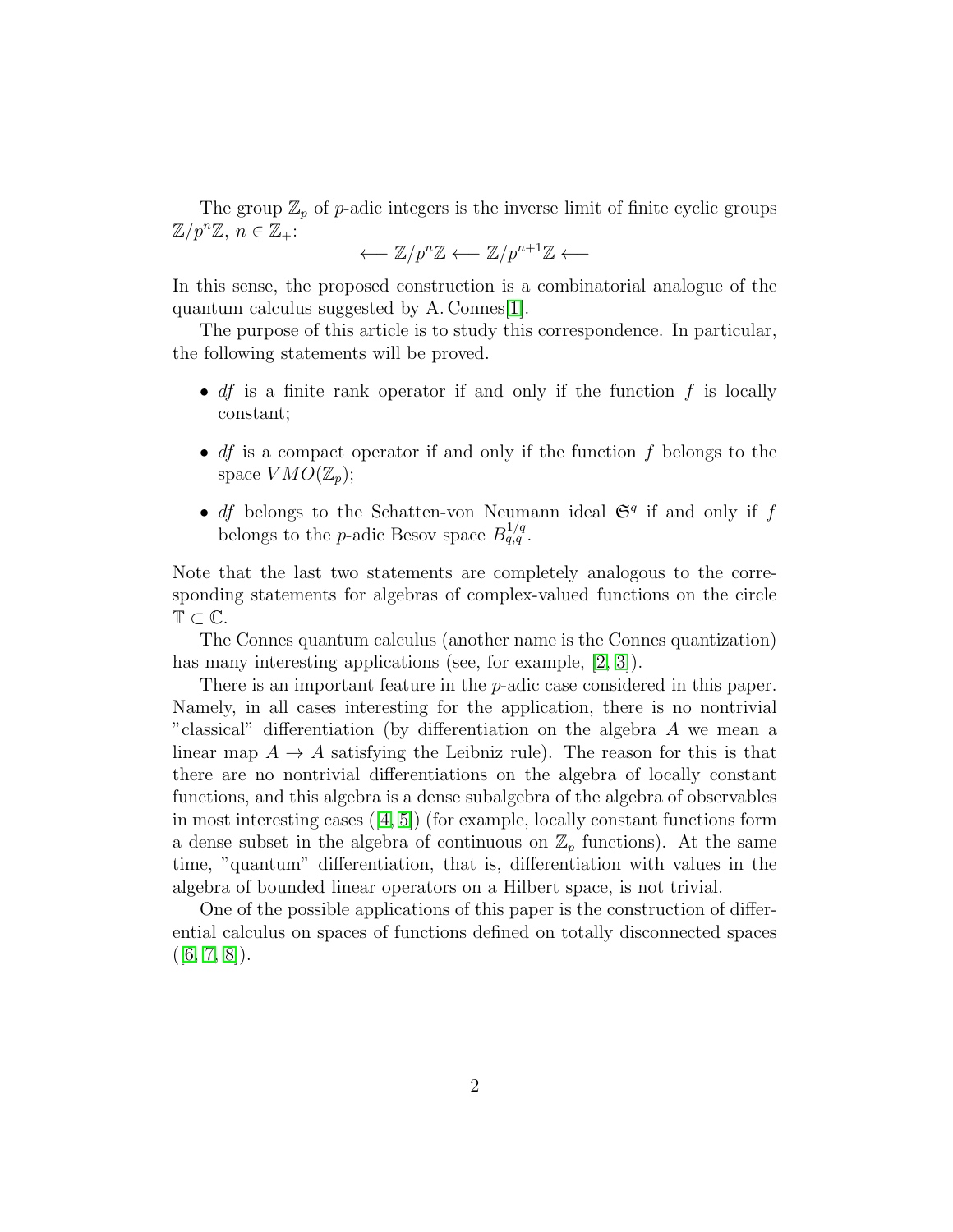#### 2 p-Adic numbers, functions, spaces

In this section, the necessary notations are introduced and the functional spaces in which we will work are defined. Everywhere further we consider the case of  $p \neq 2$ .

Any nonzero p-adic number can be represented in the following form (canonical decomposition):

$$
\mathbb{Q}_p \ni x = \sum_{k=-n}^{+\infty} x_k p^k, \ n \in \mathbb{Z}_+, \ x_k \in \{0, 1, \dots, p-1\}.
$$

The finite part of the canonical decomposition, consisting of the sum of terms with negative powers of p, is the fractional part of x and is denoted as  $\{x\}_p$ , respectively, the remaining part of the decomposition (with non-negative powers of  $p$ ) is the integer part of x. Note that the fractional part is always a rational number,  $p$ -adic numbers with a trivial fractional part are  $p$ -adic integers  $\mathbb{Z}_p$ .

$$
\underbrace{p^{-n}x_{-n} + p^{-n+1}x_{-n+1} + \cdots + p^{-1}x_{-1}}_{\{x\}_p} + \underbrace{x_0 + px_1 + \cdots + p^k x_k + \cdots}_{[x]_p}
$$

Let's define the order of a nonzero  $p$ -adic number x by the following rule: ord $(x) = \min\{k: x_k \neq 0\}$ . Order has the following property: ord $(x + y) \geq$  $\min{\lbrace \text{ord}(x), \text{ord}(y) \rbrace}$ . *p*-adic norm is determined by the formula:  $|x|_p = p^{-\text{ord}(x)}$ . This norm is non-Archimedean, that is, a strong triangle inequality is valid:  $|x+y|_p \leq \max\{|x|_p, |y|_p\}.$  By  $\chi$  we denote the additive character of the field  $\mathbb{Q}_p$  of the following form:  $\chi(x) = \exp(2\pi i \{x\}_p)$ .

For a nonzero p-adic number  $x \in \mathbb{Q}_p^*$ , the symbol  $x_{\text{ord}(x)} \in \{0, 1, \ldots p-1\}$ denotes the coefficient at the first nonzero term of the canonical decomposition of x. Let's define the sign  $sgn(x)$  of a nonzero p-adic number as the Legendre symbol of  $x_{\text{ord}(x)}$ :  $sgn(x) = \left(\frac{x_{\text{ord}(x)}}{n}\right)$ p ). The function  $sgn(x)$  takes values in the set  $\{-1, 1\}$  and is the multiplicative character of the field  $\mathbb{Q}_p$ :  $\mathbb{Q}_p^* \to \{-1,1\}$ , sgn $(xy) = \text{sgn}(x) \text{sgn}(y)$ . A disk centered at zero of radius  $p^{-n}$  is denoted by  $B_n: B_n = \{x \in \mathbb{Z}_p : \text{ord}(x) \geq n \equiv |x|_p \leq p^{-n}\}.$  In the following, we will consider functions defined on the ring  $\mathbb{Z}_p$  of p-adic integers (as a set,  $\mathbb{Z}_p$  is a unit disk,  $\mathbb{Z}_p = B_0$ ) and taking values in the field  $\mathbb C$  of complex numbers.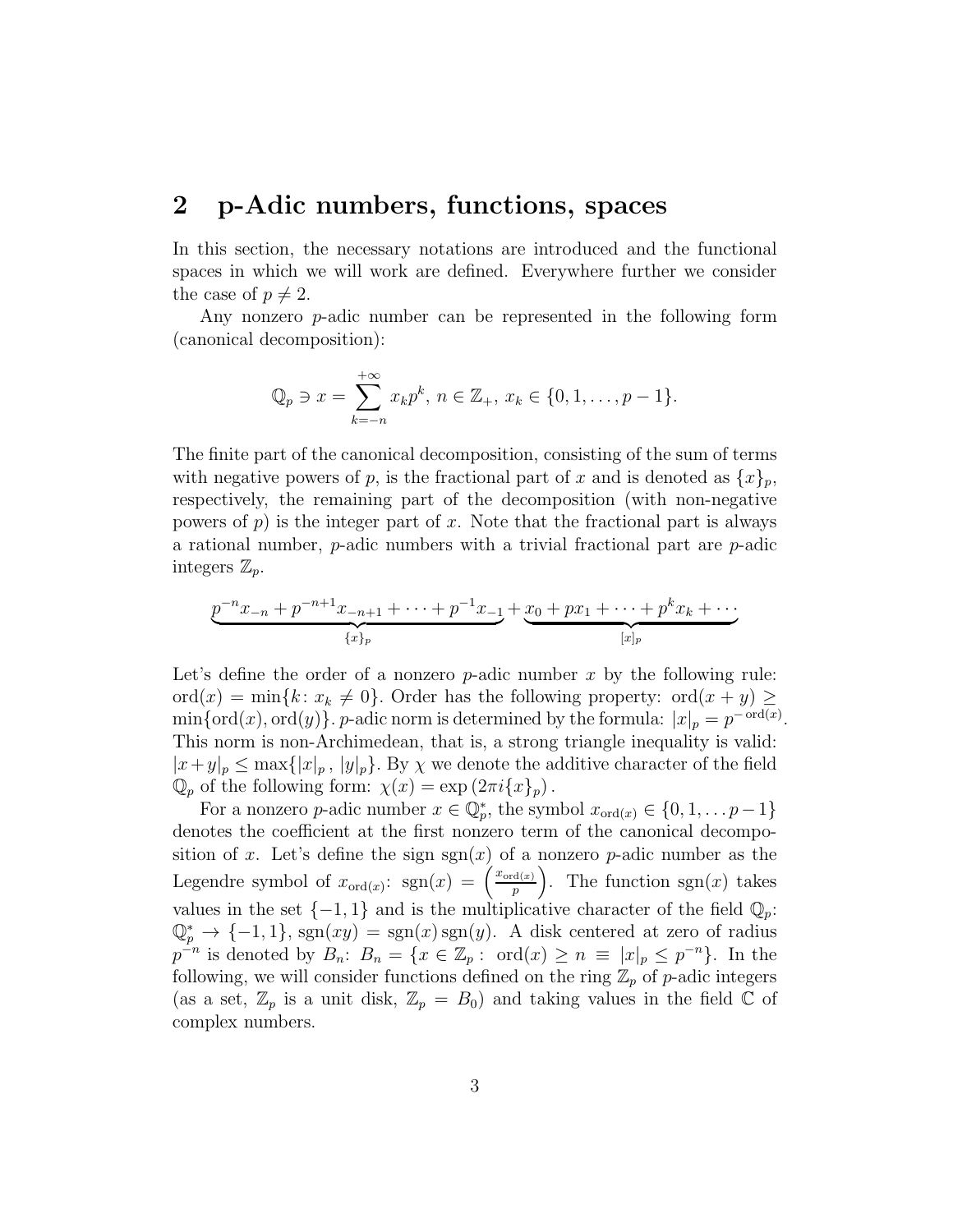A function  $f$  is locally constant of order  $n$  if it is invariant with respect to shifts:  $f(x + u) = f(x), x \in \mathbb{Z}_p, u \in B_n$ . The set of such functions form a finite-dimensional vector space  $LC_n$  over complex numbers of dimension  $p^n$ . The basis vectors of this space are indicator functions of disks of radius  $p^{-n}$  in  $\mathbb{Z}_p$ . Since the topological space  $\mathbb{Z}_p$  is totally disconnected, locally constant functions are continuous. The following embeddings are valid:  $m \leq n$ ,  $LC_m \subseteq LC_n$ . The set of all locally constant functions will be denoted by LC. This space has a natural structure of the direct limit of finite-dimensional subspaces:  $LC = \underline{\lim} LC_n$ . The Haar measure on  $\mathbb{Z}_p$  will be denoted by  $\mu$ . Lebesgue spaces of measurable functions with respect to this measure are defined in a standard way:  $L^q \equiv \{f \colon \mathbb{Z}_p \to \mathbb{C}, \, \|f\|_q = \left(\int_{\mathbb{Z}_p} |f|^q d\mu\right)^{1/q} < \infty\}, \, \|f\|_{\infty} = \operatorname{ess \, sup}_{\mathbb{Z}_p} |f|.$ There is a chain of embeddings:

$$
LC \subset L^{\infty} \subset \cdots \subset L^{q} \subset \cdots \subset L^{1},
$$

LC is dense in  $L^q$  for all  $1 \le q \le \infty$ .

#### 3 Hilbert Transform

In this section, we define and consider the basic properties of the  $p$ -adic Hilbert transform (or operator). A large number of papers have been devoted to the study of the properties of this type of operators, here are just some, see [\[9,](#page-12-8) [10,](#page-12-9) [11\]](#page-12-10).

The Hilbert transform  $S$  of the function  $f$  is defined by the following formula (the integral is understood in the sense of principal value):

$$
((Sf)(x) = \frac{1}{\Gamma} \text{ p.v.} \int_{\mathbb{Z}_p} \frac{\sin(x-y)}{|x-y|_p} f(y) dy, \ \Gamma = \begin{cases} \sqrt{p}, & p = 1 \text{ (mod 4)}\\ i\sqrt{p}, & p = 3 \text{ (mod 4)} \end{cases}
$$

We use the notation  $S$  for the Hilbert operator, since in the future it plays the role of a symmetry operator. The Hilbert operator is bounded from  $L^q$ to  $L^q$  for all  $1 < q < \infty$ . For  $f \in L^1$ , the estimate is valid:

$$
\mu\left\{x \in \mathbb{Z}_p : \ |(Sf)(x)| > \lambda\right\} \leq C \frac{\|f\|_1}{\lambda}.
$$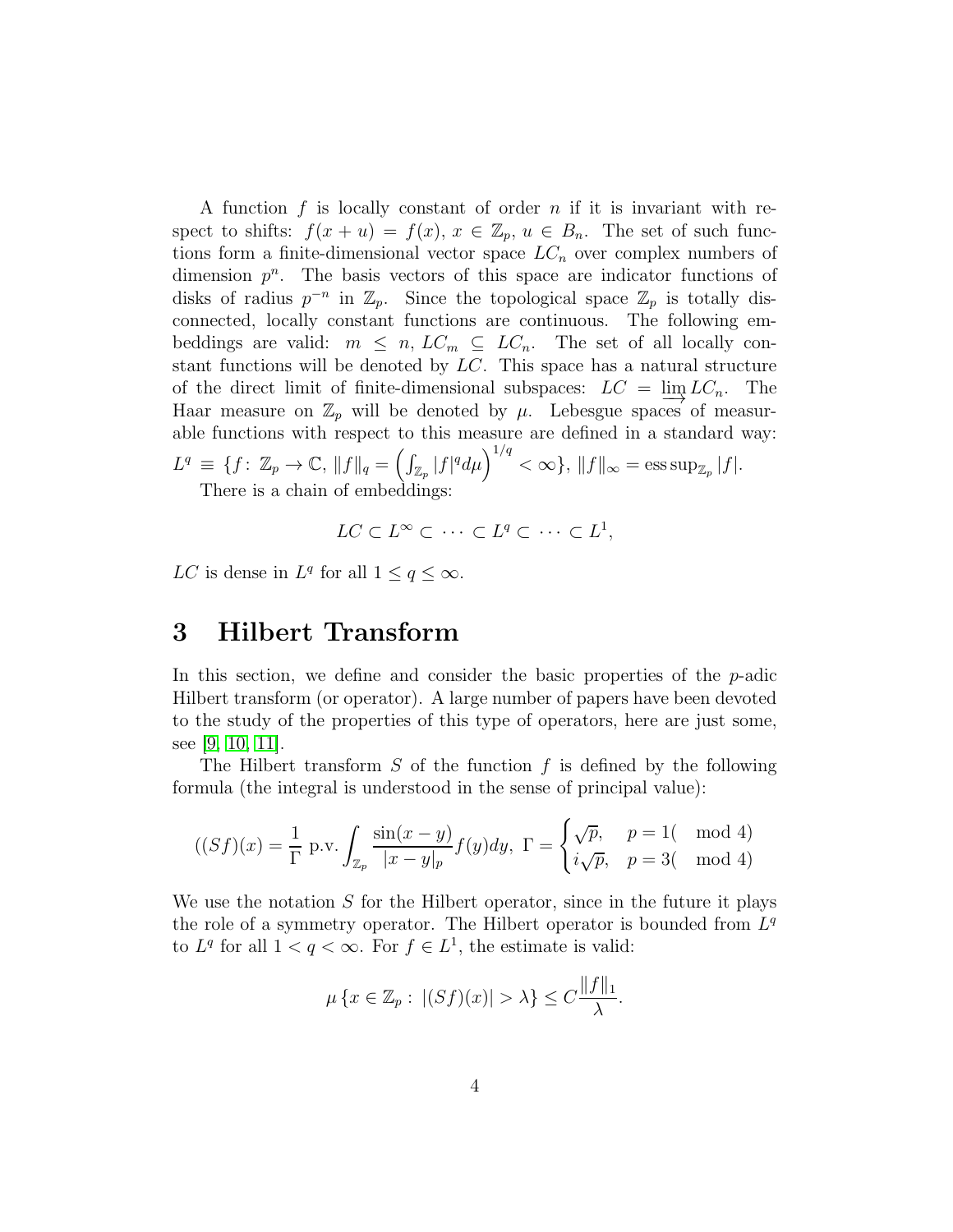#### 4 Fourier transform and Hilbert transform

The following section presents some well-known facts from harmonic analysis over the field of p-adic numbers [\[10\]](#page-12-9).

Any character of the group  $\mathbb{Z}_p$  of p-adic integers has the form  $\chi_\alpha(x) =$  $\chi(\alpha x)$ ,  $x \in \mathbb{Z}_p$ ,  $\alpha \in \mathbb{Q}_p$ . Thus, the Pontryagin dual of the group  $\mathbb{Z}_p$  is  $\mathbb{Q}_p/\mathbb{Z}_p$ :

$$
\hat{\mathbb{Z}}_p = \{ \chi_{\alpha}(x) = \chi(\alpha x), \ \alpha \in \mathbb{Q}_p / \mathbb{Z}_p \}.
$$

In the last formula in the expression  $\chi(\alpha x)$  an arbitrary representative from the corresponding adjacency class is taken as  $\alpha$ . Since the function  $\chi(x)$  is identically equal to 1 on  $\mathbb{Z}_p$ , then the formula is correct. The group  $\mathbb{Z}_p$  is also known as the Prufer group  $\mathbb{Z}(p^{\infty})$ , it is a quasi-cyclic group and can be represented as a subgroup in  $\mathbb T$  consisting of  $p^n$ -th roots of unity  $n \in \mathbb N$ .

The set of functions  $\left\{ \chi_{\alpha}(x), \alpha \in \hat{\mathbb{Z}}_p \right\}$  forms an orthonormal basis in  $L^2$ . The Fourier transform of the function  $\phi \in L^2$  is defined in the standard way:

$$
\phi \in L^2, F[\phi](\alpha) = \langle \phi, \chi_{\alpha} \rangle = \hat{\phi}_{\alpha} = \int_{\mathbb{Z}_p} \phi(x) \chi(-\alpha x) dx.
$$

Note that the function  $\chi_{\alpha}$  is a locally constant of order n, where n is determined by the norm  $\alpha: \chi_{\alpha} \in LC_n$ ,  $|\alpha|_p = p^n$ . The norm  $|\cdot|_p$  can be correctly defined on  $\mathbb{Q}_p/\mathbb{Z}_p$ , assuming it is equal to zero on a zero adjacency class and equal to the norm of any representative from a non-zero adjacency class (due to the non-archimedean norm, such a definition does not depend on the choice of a representative). Moreover, the family of functions  $\{\chi_{\alpha}(x), \alpha \in \mathbb{Z}_p, |\alpha|_p \leq p^n\}$  forms an orthonormal basis in the space  $LC_n$ . It also follows that the function  $\phi$  is locally constant if and only if it is represented as a finite Fourier series:  $\phi \in LC \iff \hat{\phi}_{\alpha} = 0$  for almost all  $\alpha \in \hat{\mathbb{Z}}_p.$ 

In this sense, locally constant functions are analogs of trigonometric polynomials. However, there is an important difference - the ratio of two locally constant functions (provided that the function in the denominator does not take zero values) is again a locally constant function.

Hilbert transform has the following properties..

• The Hilbert transform maps constant functions into a function identically equal to zero:  $(SI_{\mathbb{Z}_p})(x) = 0$ .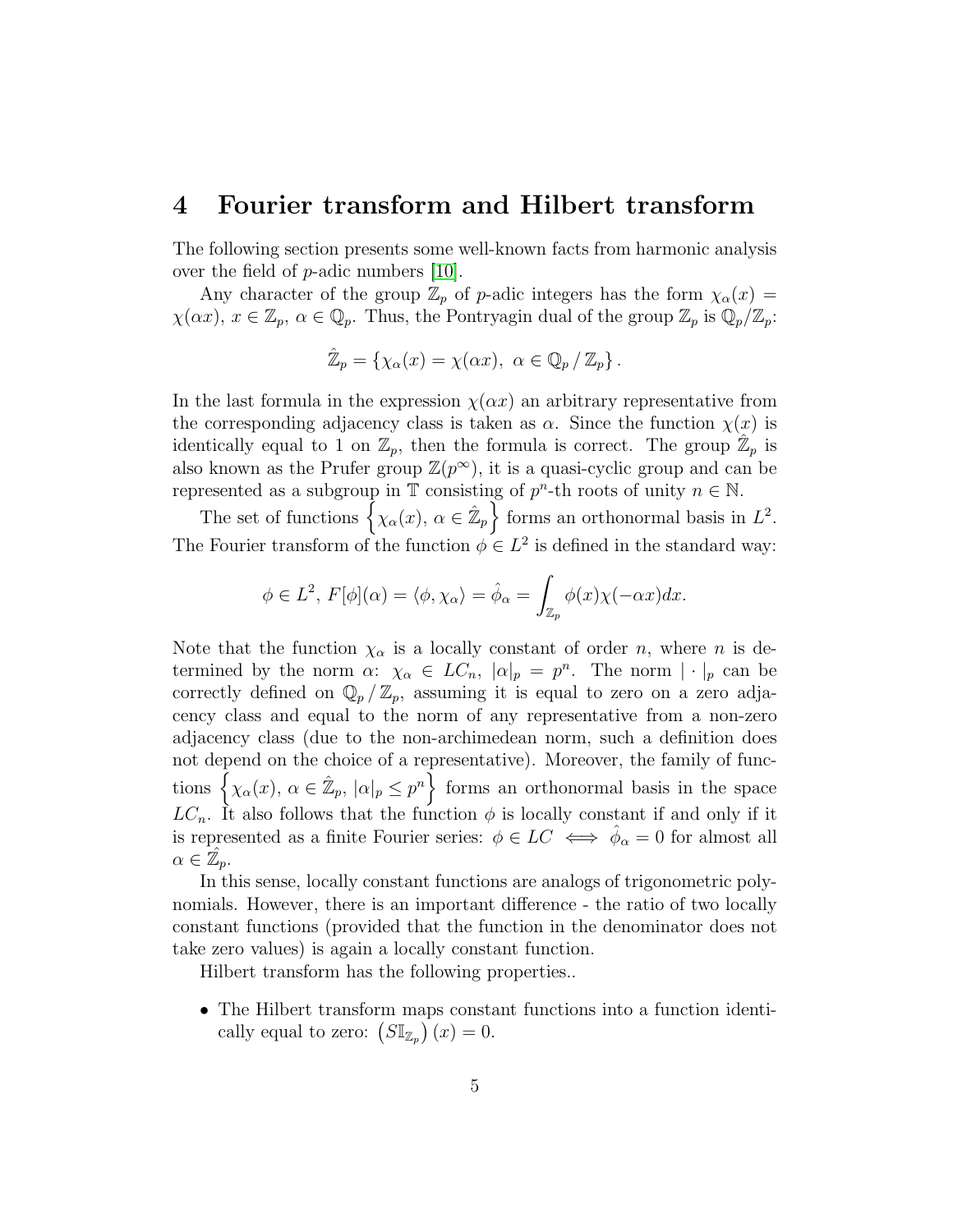- The characters  $\chi_{\alpha}, \alpha \in \hat{\mathbb{Z}}_p$  are eigenfunctions of the Hilbert operator with eigenvalues  $sgn(\alpha)$ :  $(S\chi_{\alpha})(x) = sgn(\alpha)\chi_{\alpha}(x), \alpha \in \mathbb{Z}_p, x \in \mathbb{Z}_p$ . It should be noted here that the function sgn can be correctly defined on the group  $\hat{\mathbb{Z}}_p$  as follows: sgn( $\alpha$ ) is set equal to zero on the unit element in  $\mathbb{Z}_p$  and equal to the value on an arbitrary adjacency class representative otherwise. Obviously, this value does not depend on the choice of a representative.
- As can be easily seen from the previous property of the Hilbert operator, this operator is self-adjoint, and its square is equal to the identity operator. That is, the Hilbert operator is a symmetry operator:  $S^*$  = S,  $S^2 = 1$ .
- The space  $L_0^2$  (the space of functions from  $L^2$  orthogonal to constants) can be decomposed into a direct orthogonal sum of subspaces  $W^+$  and  $W^-: L^2 = W^+ \bigoplus W^-$ , the space  $W^+$  is linear span of the basis vectors  $\chi_{\alpha}$ , for which the condition sgn( $\alpha$ ) = 1 is met, the space W<sup>-</sup> is linear span of the basis vectors  $\chi_{\alpha}$ , for which the condition sgn( $\alpha$ ) = −1 is met. By  $P^+$  and  $P^-$  we denote orthogonal projectors into subspaces  $W^+$  and  $W^-$ , respectively. Then the representation is valid for the Hilbert operator  $S = P^+ - P^-$ .

## 5 Differentiation operator

In this section, we will define the quantum differentiation operator in the p-adic case (hereinafter - the differentiation operator), and give its simplest properties.

**Definition 1** Let  $f \in L^{\infty}$  and  $M_f$  be the multiplication operator in  $L^2$ ,  $(M_f \phi)(x) = f(x)\phi(x)$ . The operator in  $L^2$  of the following form

$$
df=[M_f, S]
$$

will be called the value of the differentiation operator of the function f.

The square brackets in the last formula denote the commutator. Thus, the differentiation operator is defined on the algebra  $L^{\infty}$  of functions on  $\mathbb{Z}_p$  and takes a value in the algebra  $\mathcal{B} = \mathcal{B}(L^2)$  of bounded linear operators on the space  $L^2$ . It is obvious that the differentiation operator satisfies the Leibniz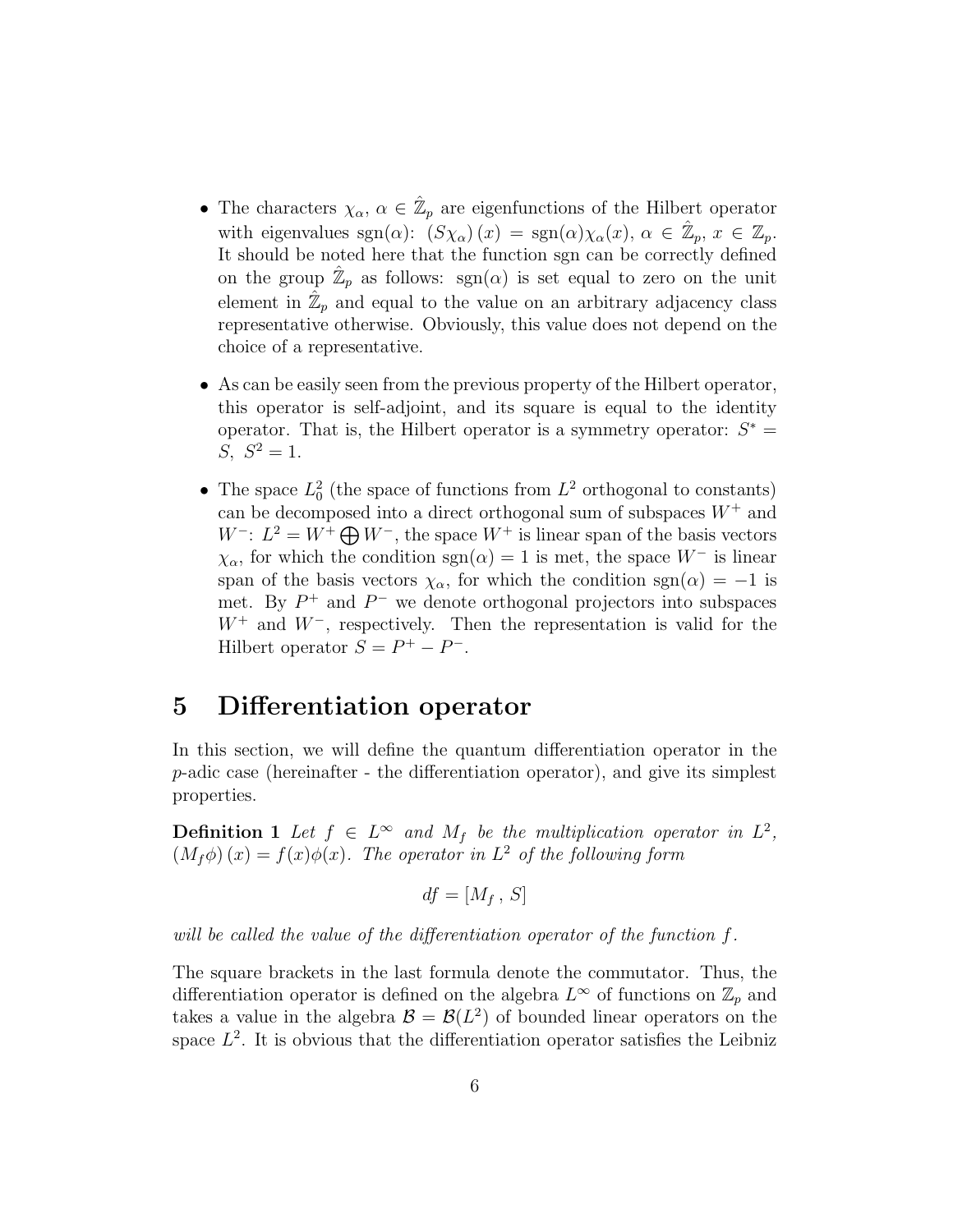rule:  $d(fg) = (df)g + f(dg)$ . We will also call the value of the operator d on the function  $f$  the derivative of the function  $f$ .

It immediately follows from the definition that the derivative of a constant function is a trivial operator on  $\beta$  (maps any function to the identically zero function). Let's give a less trivial example.

**Example 1** Let  $f(x) = \chi_a(x)$ . Let us find the derivative of this function. Since df is an operator in  $L^2$ , we calculate the value of this operator on the basis vector  $\chi_{\alpha}$ . The answer is as follows:

<span id="page-6-0"></span>
$$
(d\chi_a)\chi_\alpha = (\text{sgn}(\alpha) - \text{sgn}(\alpha + a))\chi_{\alpha + a}.
$$

The following equations are valid:

$$
(d\chi_a)\chi_\alpha = [M_{\chi_a}, S]\chi_\alpha = \chi_a S \chi_\alpha - S(\chi_a \chi_\alpha) =
$$
  
=  $\chi_a \text{sgn}(\alpha)\chi_\alpha - \text{sgn}(\alpha + a)\chi_{\alpha+a} = (\text{sgn}(\alpha) - \text{sgn}(\alpha + a))\chi_{\alpha+a}.$ 

The following theorem is valid.

**Theorem 1** Let  $f \in L^{\infty}$ . The derivative df is an operator of finite rank if and only if the function f is locally constant.

Let  $f \in LC$ . Then, as noted above, the function f is represented as a finite linear combination of characters  $\chi_a$ , that is,  $f(x) = \sum_{a \in \Omega} \hat{f}_a \chi_a(x)$ , while a belongs to a finite subset of  $\Omega$  in  $\mathbb{Z}_p$ . Therefore, the inequality rank $(df) \leq \sum_{a \in \Omega} \text{rank}(d\chi_a)$  is valid. Consider the operator  $T = d\chi_a (d\chi_a)^*$ . The rank of the operator T coincides with the rank of the operator  $d\chi_a$ . As follows from the Example [1,](#page-6-0) the operator T acts on the basis vectors  $\chi_{\alpha}$ according to the following formula:

<span id="page-6-1"></span>
$$
T\chi_{\alpha} = (\text{sgn}(\alpha + a) - \text{sgn}(\alpha))^2 \chi_{\alpha}.
$$
 (1)

Thus, the characters  $\chi_{\alpha}$  are the eigenvalues of the operator T, the corresponding eigenvalues are

$$
\lambda_{\alpha} = (\text{sgn}(\alpha + a) - \text{sgn}(\alpha))^2.
$$

Let  $a \neq 0$ . Then it is easy to see that  $\lambda_0 = \lambda_{-a} = 1$ . In addition, as follows from the definition of the function sgn,  $sgn(\alpha + a) = sgn(\alpha)$  for all  $\alpha$  such that the inequality  $|\alpha|_p > |a|_p$  is satisfied. Thus, the image of the operator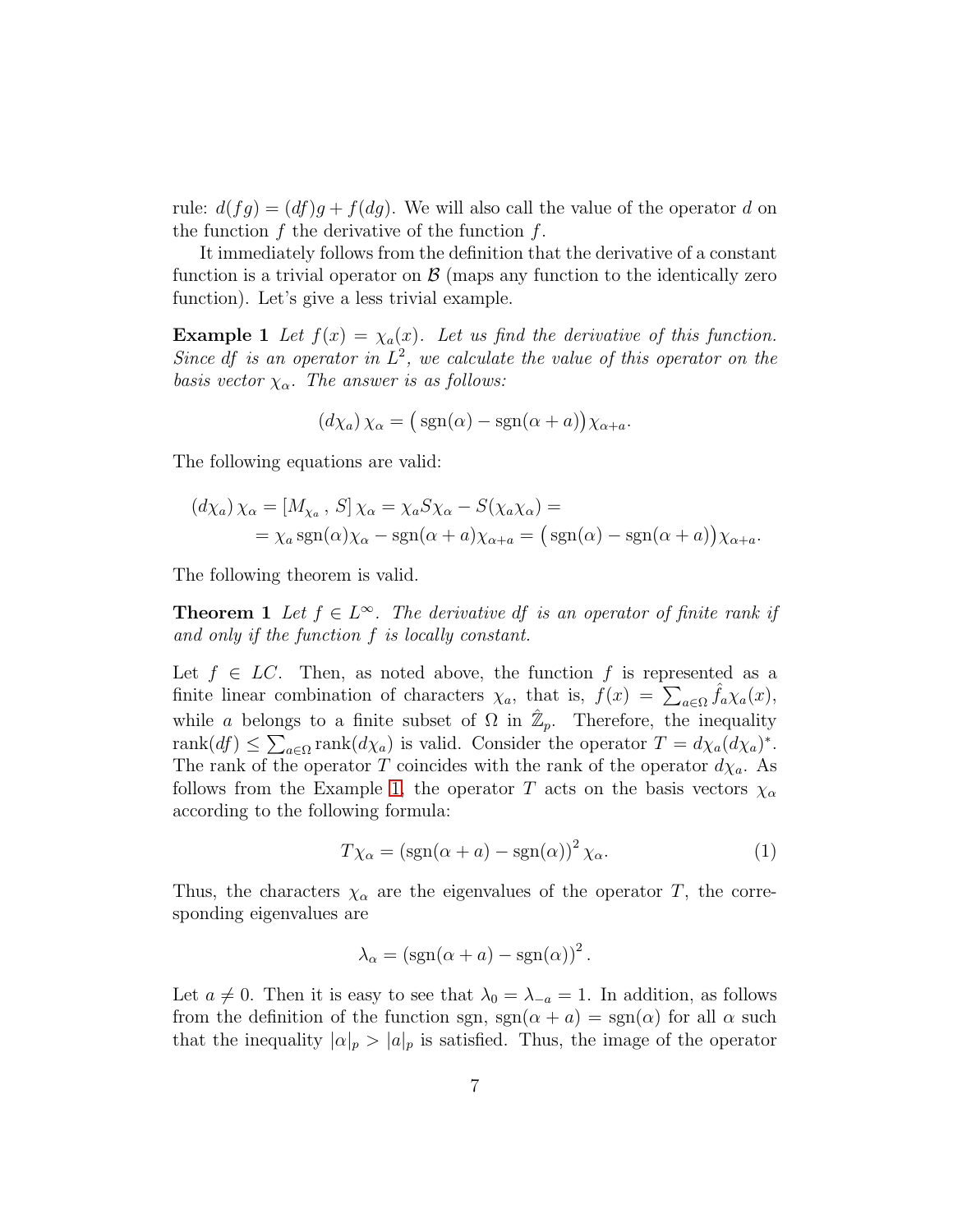T is a subspace of the linear span of the basis vectors  $\chi_{\alpha}$ , for which the condition  $|\alpha|_p \leq |a|_p$  is satisfied. The dimension of this subspace does not exceed  $|a|_p$ . Hence, rank $(d\chi_a) \leq |a|_p$ . Hence the sufficiency of the condition of the theorem is proved.

It is possible to obtain an exact formula for the rank of the operator  $d\chi_a$ . Namely:

<span id="page-7-0"></span>
$$
rank(d\chi_a) = \frac{|a|_p + 3}{2}.
$$
\n(2)

Indeed, in a finite field of order  $p^n$ , the number of nonzero elements that are squares coincides with the number of elements that are not squares and is equal to  $1/2(p^n-1)$ . Therefore, for  $\alpha \neq 0$  and  $\alpha \neq -a$ , we have  $1/2(|a|_p-1)$ of nonzero eigenvalues of  $\lambda_{\alpha}$ , and we need to add two more, namely,  $\lambda_0$  and  $\lambda_{-a}$ . If the function  $f \in L^{\infty}$  is not locally constant, then its Fourier series expansion contains nonzero terms  $f_a\chi_a$  with an index a of arbitrarily large norm. Taking into account the formula  $(2)$ , the operator  $df$  cannot have a finite rank in this case.

<span id="page-7-1"></span>**Corollary 1** If the function f is continuous,  $f \in C(\mathbb{Z}_p)$ , then its derivative df is a compact operator.

Indeed, the mapping  $f \mapsto M_f$  is continuous in a uniform topology on  $C(\mathbb{Z}_p)$ and norm topologies on  $\mathcal{B}(L^2)$ . Mapping  $A \mapsto [A, S], A \in \mathcal{B}(L^2)$  is a differentiation on the algebra of bounded operators  $\mathcal{B}(L^2)$  and is therefore continuous inthe topology of the norm ([\[12\]](#page-12-11)). Thus, the differentiation operator  $f \mapsto df$ is continuous in a uniform topology on  $C(\mathbb{Z}_p)$  and norm topologies on  $\mathcal{B}(L^2)$ . Since locally constant functions are dense in  $C(\mathbb{Z}_p)$ , the image of the algebra of continuous functions lies in the closure of the space of operators of finite rank in the topology of the norm in  $\mathcal{B}(L^2)$ , that is, in the algebra  $\mathcal{K}(L^2)$ of compact operators on  $L^2$ . Corollary [1](#page-7-1) gives a sufficient condition for the compactness of the derivative, however, this condition is not necessary.

## 6 Hilbert-Schmidt operators

Let's define the *p*-adic Sobolev space  $H^{1/2}$ . This space is an analogue of the Sobolev space of semi-differentiable functions. To do this, on the space LC of locally constant functions, we define the  $\|\cdot\|_{1/2}$  semi-norm as follows. Let  $f \in LC$  be represented as its (finite) Fourier series:  $f(x) = \sum_{a \in \hat{\mathbb{Z}}_p} \hat{f}_a \chi_a(x)$ .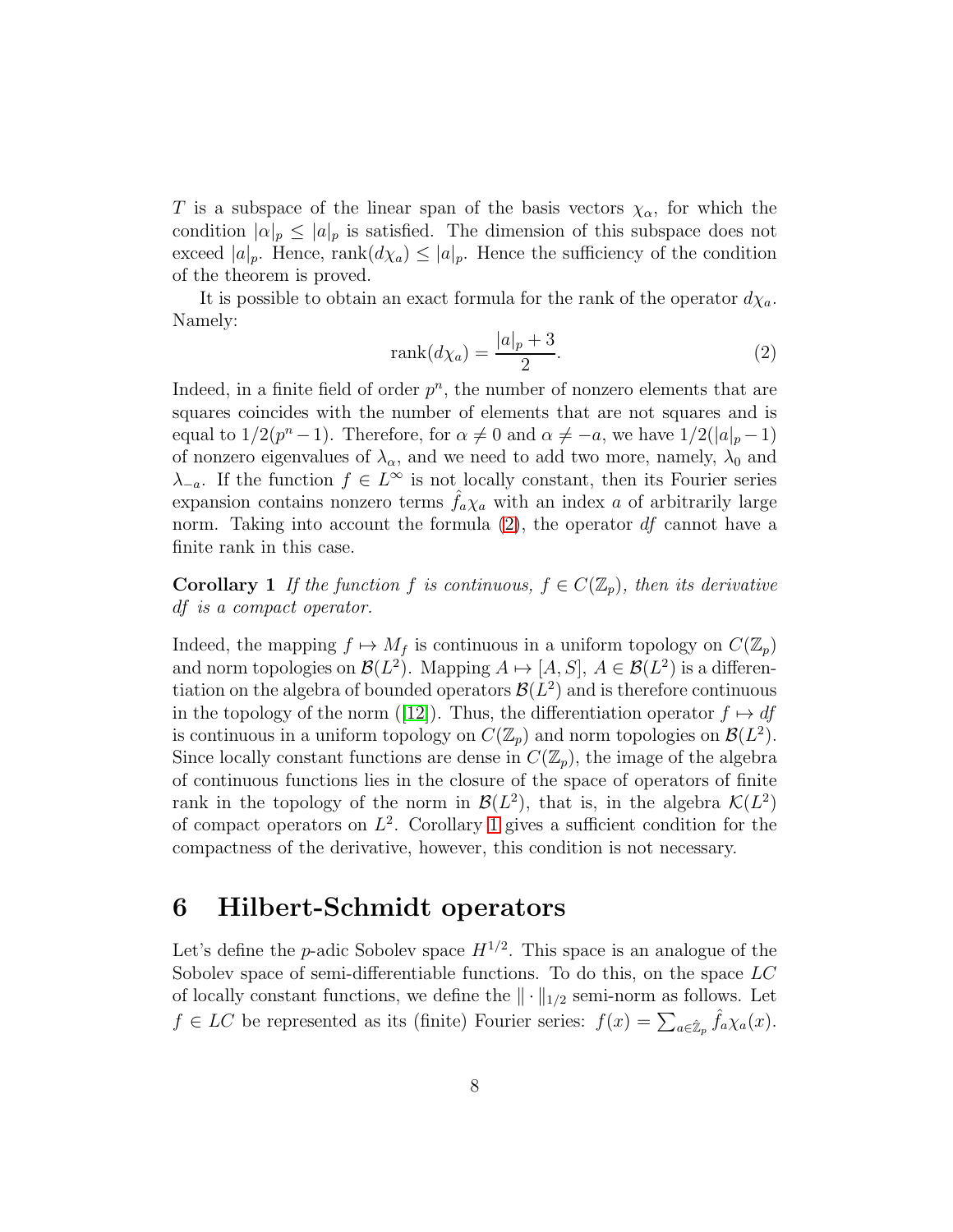Then, by definition,

<span id="page-8-0"></span>
$$
||f||_{1/2} = \left(\sum_{a \in \hat{\mathbb{Z}}_p} |a|_p |\hat{f}_a|^2\right)^{1/2}.
$$
 (3)

The kernel of this semi-norm is a set of constant functions. The space  $H^{1/2}$ is defined as the closure of the space  $LC$  with respect to the seminorm  $(3)$ .

**Lemma 1** Let  $f(x) = \sum_{a \in \hat{\mathbb{Z}}_p} \hat{f}(a) \chi_a(x)$ . The following formula is valid:

<span id="page-8-1"></span>
$$
\operatorname{Tr}\left( df\right)^{*}\left( df\right) =2\sum_{a\in\hat{\mathbb{Z}}_{p}}|a|_{p}|\hat{f}_{a}|^{2}.
$$

Let's use the formula [\(1\)](#page-6-1) to calculate the diagonal matrix element of the operator  $(df)^*(df)$ :

$$
\langle (df)^* (df) \chi_{\alpha}, \chi_{\alpha} \rangle =
$$
  
=  $\left\langle \sum_{a,b \in \hat{\mathbb{Z}}_p} \hat{f}_a \overline{\hat{f}}_b (\text{sgn}(\alpha) - \text{sgn}(a + \alpha)) (\text{sgn}(\alpha) - \text{sgn}(b + \alpha)) \chi_{\alpha + a - b}, \chi_{\alpha} \right\rangle =$   
=  $\sum_{a \in \hat{\mathbb{Z}}_p} |\hat{f}_a|^2 (\text{sgn}(\alpha) - \text{sgn}(a + \alpha))^2$ . (4)

As noted above,  $\lambda_{\alpha} = (\text{sgn}(\alpha) - \text{sgn}(a + \alpha))^2$  takes exactly two values equal to one (for  $\alpha = 0$  and  $\alpha = -a$ ) and the value 4 exactly for  $1/2(|a|_p - 1)$  of different values of  $\alpha$ , for the rest  $\alpha$  the eigenvalues of  $\lambda_{\alpha}$  are equal to zero. Therefore, taking into account the relations [\(4\)](#page-8-1), the equalities are valid:

Tr 
$$
(df)^{*} (df) = \sum_{\alpha \in \hat{\mathbb{Z}}_p} \sum_{a \in \hat{\mathbb{Z}}_p} |\hat{f}_a|^2 (\operatorname{sgn}(\alpha) - \operatorname{sgn}(a + \alpha))^2 =
$$
  

$$
= \sum_{a \in \hat{\mathbb{Z}}_p} |\hat{f}_a|^2 \left(2 + 4 \frac{|a|_p - 1}{2}\right) = 2 \sum_{a \in \hat{\mathbb{Z}}_p} |a|_p |\hat{f}_a|^2.
$$

Thus, we have proved the following theorem.

**Theorem 2** The derivative df is a Hilbert-Schmidt operator,  $df \in \mathfrak{S}^2$ , if and only if the function f belongs to the space  $H^{1/2}$ .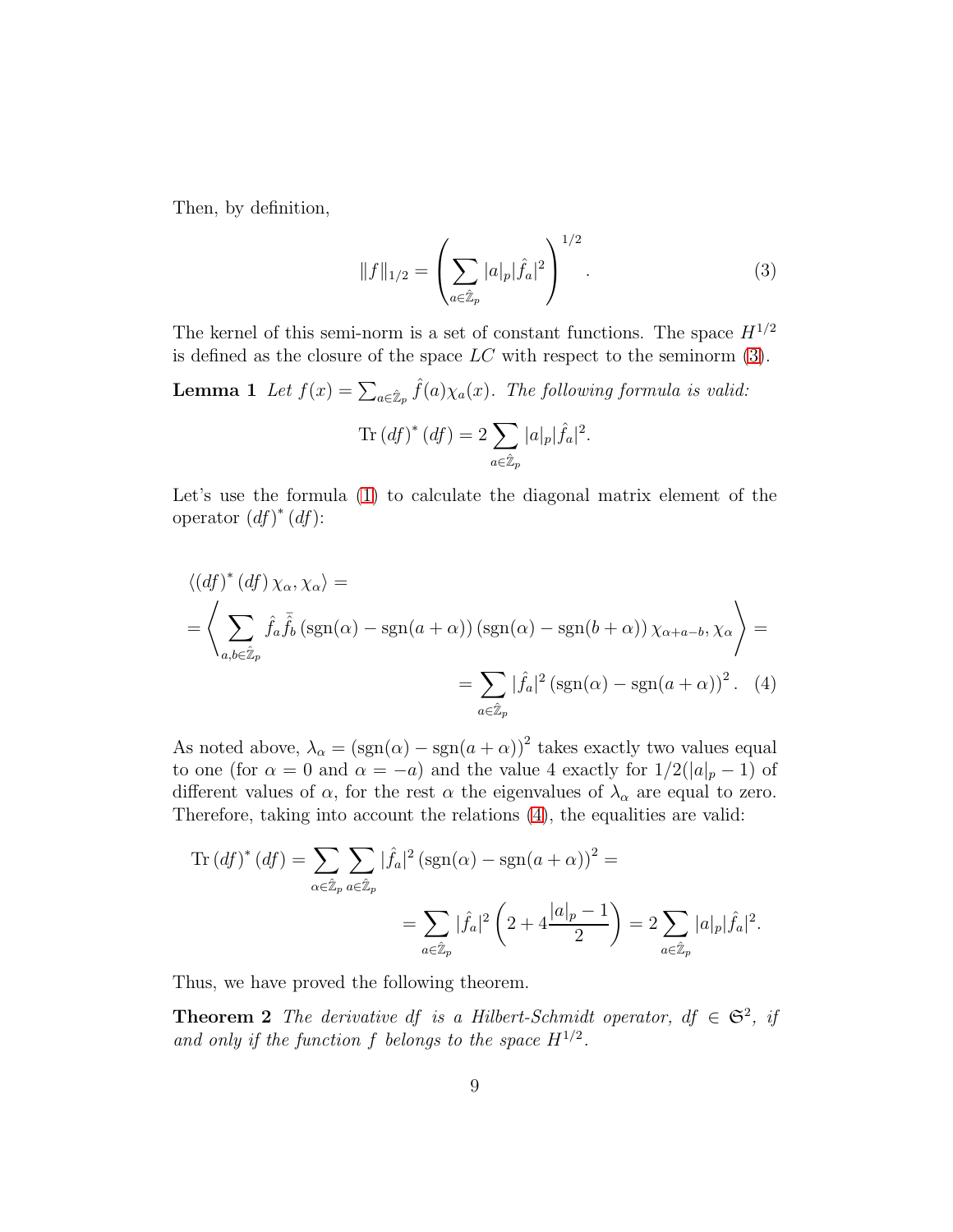# **7** Spaces  $BMO(\mathbb{Z}_p)$  and  $VMO(\mathbb{Z}_p)$

Initially, we defined the differentiation operator for the functions  $f \in L^{\infty}$ . In fact, this operator can naturally be extended to a wider space. We will give definitions of the corresponding spaces. Let the function  $f$  be integrable on  $\mathbb{Z}_p$ ,  $f \in L^1$  and  $B$  denote an arbitrary disk in  $\mathbb{Z}_p$ . Using  $f_B$ , we denote the average value of the function  $f$  on the disk  $B$ :

$$
f_B = \frac{1}{\mu(B)} \int_B f(x) dx.
$$

Let's calculate the average deviation of the function  $f$  from its average value on the disk B, and consider the maximum of such average deviations for all disks of radius not exceeding  $p^{-n}$ ,  $n \in \mathbb{Z}_+$ :

$$
M_n = \max_{\{B \colon \mu(B) \le p^{-n}\}} \frac{1}{\mu(B)} \int_B |f(x) - f_B| dx.
$$

We will say that the function f belongs to the space  $BMO = BMO(\mathbb{Z}_p)$ (bound mean oscillation), if the sequence  $M_n$  is bounded,  $||f||_{BMO} = \sup_n M_n$ sets a semi-norm on the BMO space, the kernel of this semi-norm consists of constant functions. A typical example of a function from the BMO space is the function  $\log |x|_p$ . A subspace of the BMO space consisting of functions for which the condition is met  $\lim_{n\to\infty} M_n = 0$  denote  $VMO = VMO(\mathbb{Z}_p)$ (vanishing mean oscillation). The BMO space contains the space  $L^{\infty}$  as its proper subspace and is the natural space of the definition of the differentiation operator.

<span id="page-9-0"></span>Theorem 3 The derivative df of the function f is a bounded operator on  $L^2$ ,  $df \in \mathcal{B}(L^2)$ , if and only if f belongs to the space BMO. The derivative df is a compact operator,  $df \in \mathcal{K}(L^2)$ , if and only if the function f belongs to the VMO space.

These statements are completely analogous to the corresponding statement for quantum differentiation in the complex case and are proved in a similar way. Therefore, we will present only a sketch of the proof. It is known  $([10, 13])$  $([10, 13])$  $([10, 13])$  $([10, 13])$  that the Hilbert operator is a continuous operator from BMO to BMO and a continuous operator from  $L^{\infty}$  to BMO. In addition, the following characterization of the BMO space is valid in terms of the action of the Hilbert operator on the space  $L^{\infty}$ . Namely, any function  $f \in BMO$  is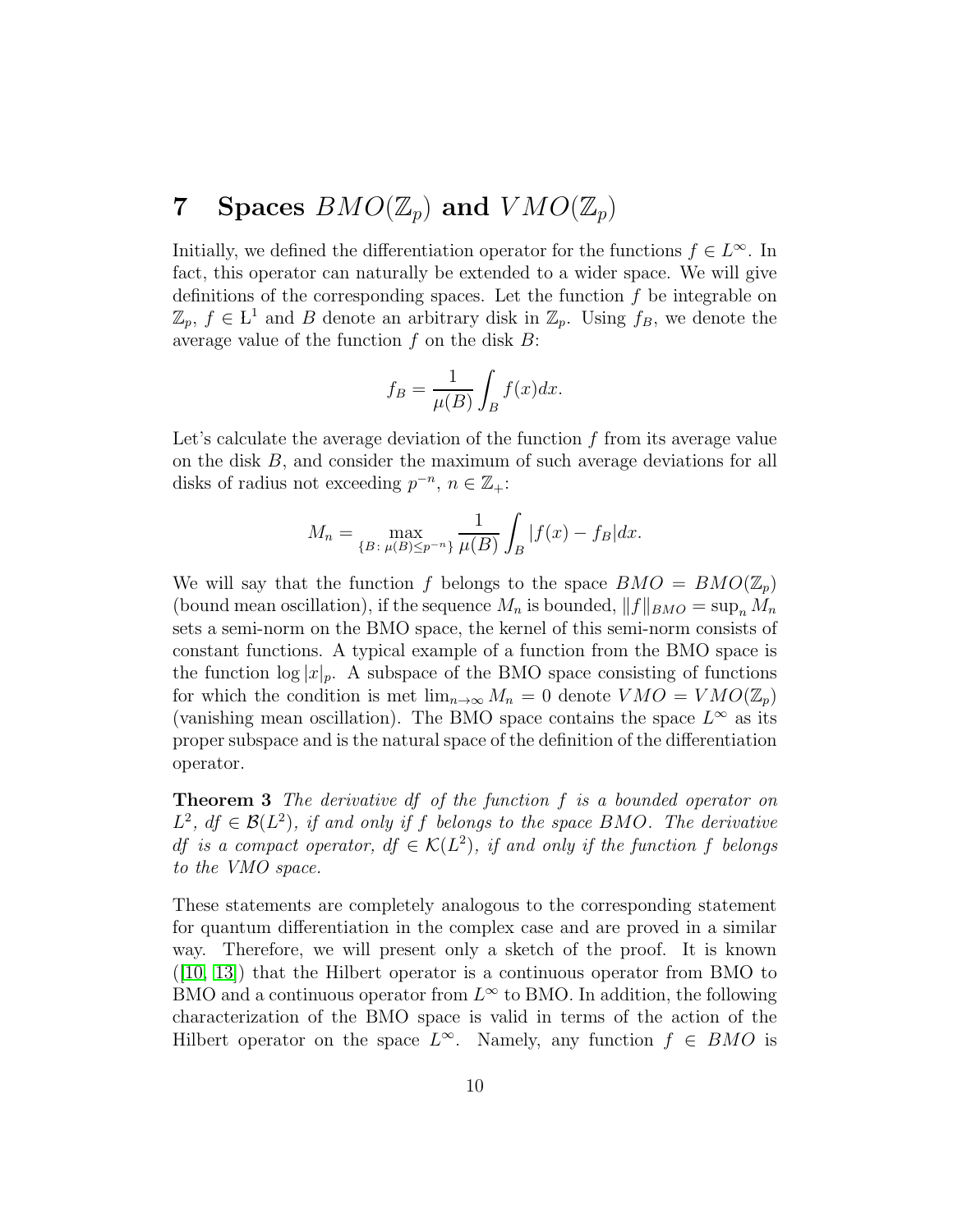represented as  $f = g + Sh$ , where the functions g and h belong to the space  $L^{\infty}$ , while the inequalities  $||f||_{BMO} \geq C||g||_{\infty}$ ,  $||f||_{BMO} \geq C||h||_{\infty}$  are valid for some constant C. This result was proved for functions defined on  $\mathbb{R}^N$ ([\[14\]](#page-13-0)), for functions on  $\mathbb{Z}_p$  the proof is similar. Using this representation for a function from the BMO space, to continue the differentiation operator from  $L^{\infty}$  to the BMO space, it is enough to do this on  $SL^{\infty}$ , and this follows from the continuity of the Hilbert operator from  $L^{\infty}$  to  $BMO$ . Similarly, the second part of the theorem can be proved. Instead of the result of Fefferman andStein  $(14)$ , we will use the following result of Sarason  $(15)$ , more precisely, the p-adic analogue of this result. A function  $f \in BMO$  belongs to the VMO space if and only if it can be represented as  $f = g + Sh$ , where the functions g and h are continuous on  $\mathbb{Z}_p$ . Taking into account the last statement, the continuity of the Hilbert operator and Corollary 1 of the Theorem [1,](#page-6-0) we obtain the second statement of the theorem.

# 8 Besov spaces  $B_{q,r}^s$

A considerable amount of work has been devoted to the Besov spaces of functions on the field  $\mathbb{Q}_p$  of p-adic numbers (and more generally to the spaces of functions on profinite groups and martingales), for example [\[16,](#page-13-2) [17,](#page-13-3) [18\]](#page-13-4).

Let  $q, r, s$  be real numbers satisfying the inequalities  $s > 0, 1 \leq q, r \leq \infty$ . The subspace of functions from  $L^1$  for which the seminorm  $\|\cdot\|_{B_{q,r}^s}$  defined below is finite, we will call the Besov space  $B_{q,r}^s$ :

$$
B_{q,r}^s = \left\{ f \in L^1 : ||f||_{B_{q,r}^s} = \left( \int_{\mathbb{Z}_p} \left( \frac{||f(x-y) - f(x)||_q}{|y|_p^s} \right)^r \frac{dy}{|y|_p} \right)^{1/r} < \infty \right\}.
$$

An equivalent definition of the Besov space is usefull([\[16\]](#page-13-2)). We introduce the notation  $\Delta_n(x)$  for the normalized indicator function of the disk  $B_n$ :  $\Delta_n(x) = \frac{1}{\mu(B_n)} \mathbb{I}_{B_n}(x)$ . The mapping  $L^1 \ni f \mapsto f * \Delta_n \in LC_n$  defines the projection of the space  $L^1$  into the space  $LC_n$  (\* denotes convolution).

**Proposition 1** Let the conditions be met:  $f \in L^1$ ,  $s > 0$ ,  $1 \le q, r \le \infty$ .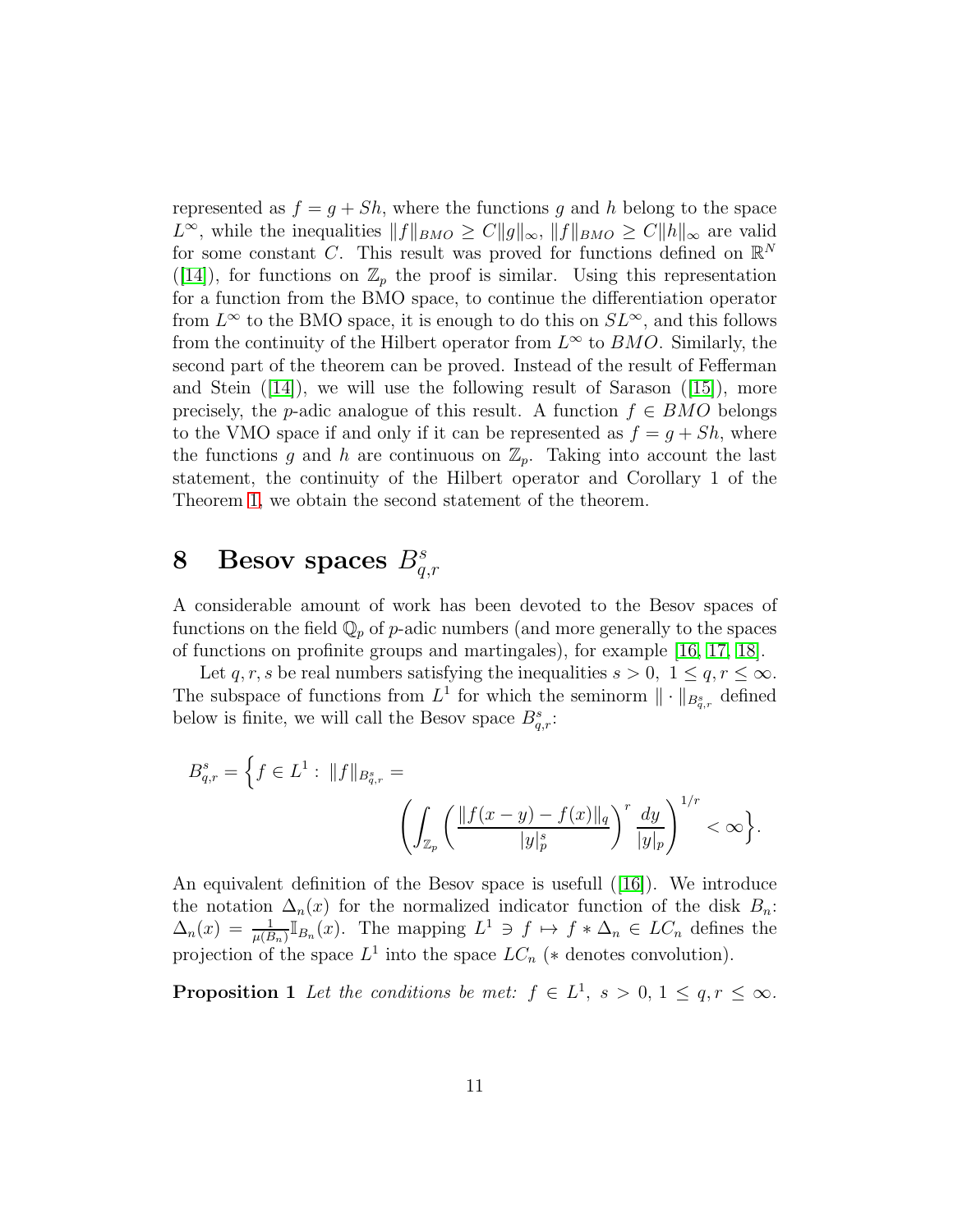The seminorm  $||f||_{B^s_{q,r}}$  is equivalent to the following seminorm:

$$
||f||_{B_{q,r}^s} \asymp \left( \sum_{n=0}^{\infty} (p^{ns} || f - f * \Delta_n ||_q)^r \right)^{1/r}
$$

.

Below, we will need the case  $r = q$ ,  $s = 1/q$ . An obvious consequence follows from the last statement.

**Corollary 2** The function f belongs to the Besov space  $B_{q,q}^{1/q}$ ,  $f \in B_{q,q}^{1/q}$ , if and only if the condition is satisfied  $p^{n/q} || f - f * \Delta_n ||_q \in \ell^q$ .

The connection of Besov and BMO spaces on Vilenkin groups was studied in [\[16\]](#page-13-2). In particular, a stronger statement follows from the results of this work. Namely:

<span id="page-11-0"></span>**Proposition 2** The function f belongs to the Besov space  $B_{q,q}^{1/q}$ ,  $f \in B_{q,q}^{1/q}$ , if and only if the following condition is satisfied  $p^{n/q} || f - f * \Delta_n ||_{BMO} \in \ell^q$ .

The following theorem is valid.

Theorem 4 The derivative df belongs to the Schatten-von Neumann ideal  $\mathfrak{S}^q$ ,  $df \in \mathfrak{S}^q$ , if and only if the function f belongs to the Besov space  $B_{q,q}^{1/q}$ ,  $f \in B_{q,q}^{1/q}$ .

Recall the definition of the ideal  $\mathfrak{S}^q$ . Let  $K \in \mathcal{K}(L^2)$  is a compact operator. The singular number  $s_n(K)$  of this operator is defined as the distance in the operator norm to the space of operators of rank no higher than  $n$ .

$$
s_n(K) = \inf_R \{ \|K - R\| : \operatorname{rank} R \le n \}.
$$

By definition,  $K \in \mathfrak{S}^q$  if the condition  $\{s_n(K)\}\in \ell^q$  is satisfied. The last condition is equivalent to the following condition:  $\{p^{n/q} s_{p^n}(K)\} \in \ell^q$ . Since  $f * \Delta_n \in LC_n$ , the derivative  $d(f * \Delta_n)$  is an operator of rank no higher than  $p^{n}$  (Theorem [1\)](#page-6-0). Therefore, the inequality  $s_{p^{n}}(df) \leq ||d(f - f * \Delta_{n})||$  is valid. In fact, a two-way estimate of  $s_{p^n}(df) \approx ||d(f - f * \Delta_n)||$  is valid, since the function  $f * \Delta_n$  gives the best approximation in the topology of the VMO space of the function f by a locally constant function from  $LC_n$ , and the differentiation operator is a continuous mapping from VMO to the algebra of compact operators. Taking into account Theorem [3](#page-9-0) , the chain of relations is valid:

$$
s_{p^n}(df) \asymp ||d(f - f * \Delta_n)|| \asymp ||f - f * \Delta_n||_{BMO}.
$$

Taking into account the Proposition [2,](#page-11-0) the statement of the theorem follows from the last chain of inequalities.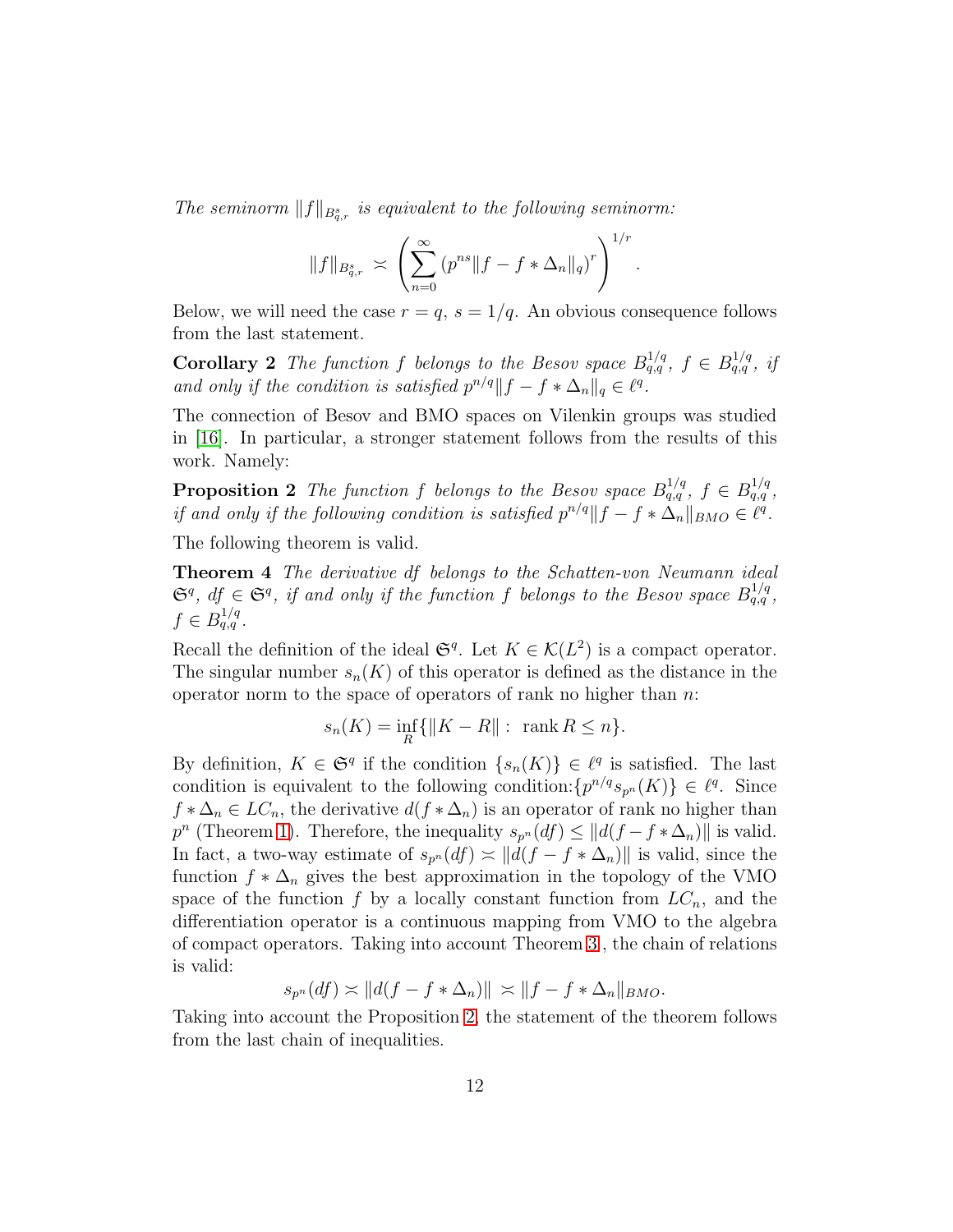## <span id="page-12-0"></span>References

- <span id="page-12-1"></span>[1] A. Connes, Noncommutative geometry, San Diego, CA: Academic Press, 1994.
- <span id="page-12-2"></span>[2] A. G. Sergeev, "Quantization of the Sobolev Space of Half-Differentiable Functions, II", Russ. J. Math. Phys., 26:3 (2019), 401–405.
- <span id="page-12-3"></span>[3] A. G. Sergeev, "Quantum Calculus and Quasiconformal Mappings", Math. Notes, 100:1 (2016), 123–131.
- <span id="page-12-4"></span>[4] V. S. Vladimirov, I. V. Volovich, "p-adic quantum mechanics", Comm. Math. Phys., **123**:4 (1989), 659–676.
- [5] V. S. Vladimirov, I. V. Volovich, E. I. Zelenov, p-Adic analysis and mathematical physics, Series on Soviet and East European Mathematics, 1, World Scientific Publishing Co. Inc., River Edge, NJ, 1994.
- <span id="page-12-6"></span><span id="page-12-5"></span>[6] J. V. Bellissard, M. Marcolli, K. Reihani, "Dynamical systems on spectral metric spaces", 2010, [arXiv:1008.4617](http://arxiv.org/abs/1008.4617) [math.OA].
- [7] J. V. Bellissard, J. C. Pearson, Noncommutative Riemannian Geometry and Diffusion on Ultrametric Cantor Sets, J. Noncommut. Geo., 3 (2009), 447-480.
- <span id="page-12-7"></span>[8] S. Klimek, M. Mcbride, S. Rathnayake, A p-adic spectral triple, 2014, [arXiv:1403.7263v](http://arxiv.org/abs/1403.7263)2 [math.OA].
- <span id="page-12-9"></span><span id="page-12-8"></span>[9] K. Phillips, "Hilbert transforms for the p-adic and p-series", Pacific J. Math., 23 (1967), 329–347.
- <span id="page-12-10"></span>[10] M. H. Taibleson, Fourier Analysis on Local Fields, Princeton Univ. Press, 1975.
- [11] J.-A. Chao, M. H. Taibleson, "A Hilbert transform for non-homogeneous martingales", Colloquium Mathematicum, LVIII (1989), 111–123.
- <span id="page-12-11"></span>[12] S. Sakai, C<sup>\*</sup>-algabras and W<sup>\*</sup>-algebras, Springer-Verlag, Berlin, Heidelberg, Ney York, 1971.
- <span id="page-12-12"></span>[13] J. E. Daly, D. S. Kurtz, "BMO and singular integrals over local fields", J. Austral.Math. Soc. (Series A), 54 (1993), 321-333.